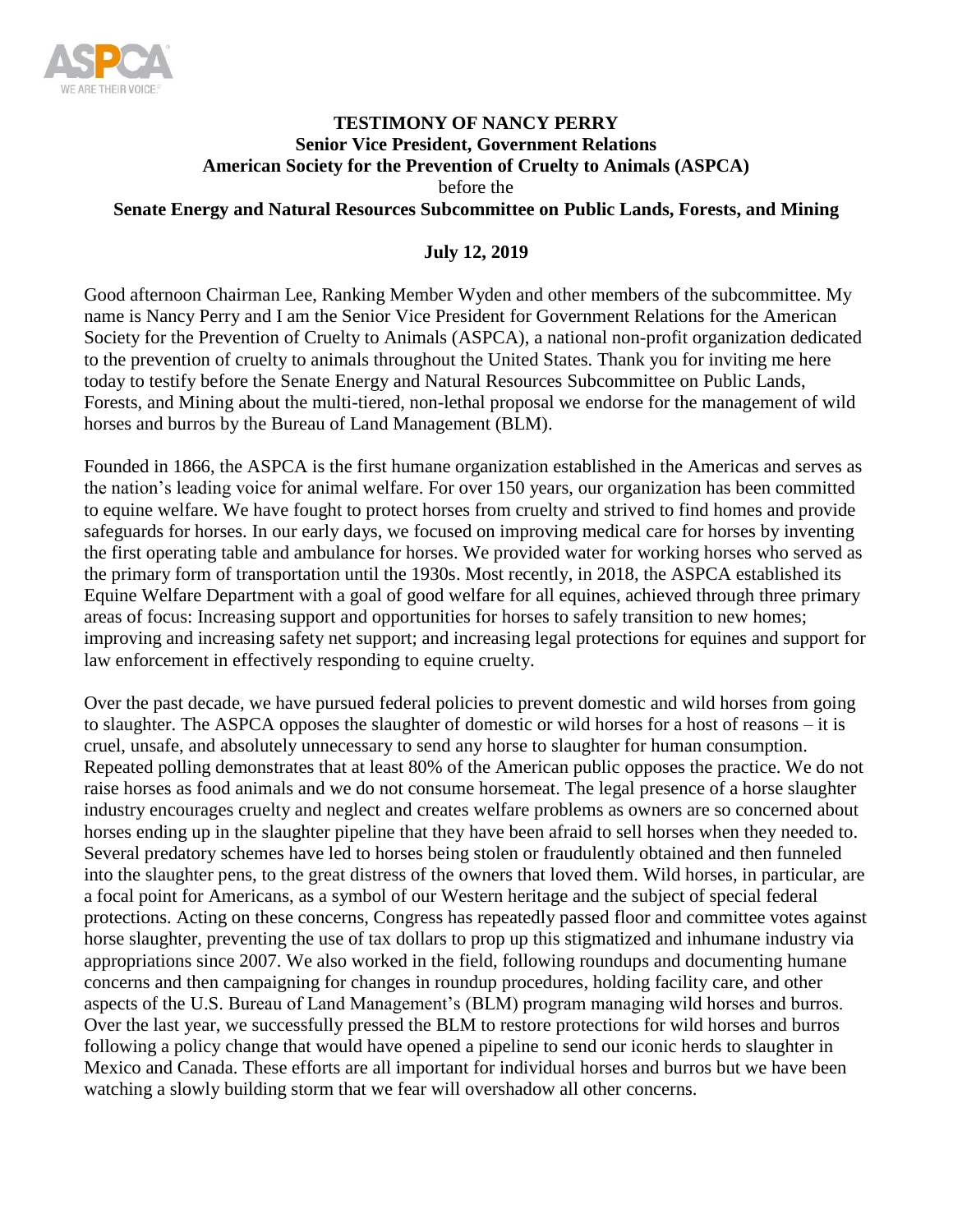At the very center of our name and central to our mission is the concept of "prevention" and we have been raising alarms with the BLM, the general public, and the wild horse advocacy community that there has been an appalling lack of preventative management throughout the history of the wild horse and burro program – and especially in the last two decades. We fear that the failure to utilize workable, humane, and safe fertility control on free-roaming herds could lead to their demise. Rather than working to prevent the growth of the rangeland population, the agency has concentrated its finances and energy on removing horses and storing them in pastures and pens. This utterly unsustainable approach is not sensible, nor is it humane or protective. At some point, the pens will be full, and the free-roaming populations will grow beyond their boundaries. We can argue about what the right number of horses is for the land they inhabit, we can debate about which user has the greatest claim to these public lands, and we can endlessly search for and wait on some new invention that will resolve this fundamental problem, but none of those strategies actually helps shift this program away from a reactive and fundamentally flawed approach to what is an eminently solvable dilemma. We believe that without instituting a new non-lethal, on-range management strategy for the herds, we will simply be exacerbating the problems to the point where the protections we have worked to retain will be eroded and it will be all but impossible to protect the herds from all-out lethal management in some form. It is our deep commitment to protecting wild horses from the fate of slaughter that leads us to endorse the proposal I am here to discuss today.

#### **BLM's Wild Horse and Burro Program Today**

 $\overline{\phantom{a}}$ 

Wild horses and burros are unique as one of a handful of species specifically protected under federal law, similar to protections established for bald and golden eagles. As icons of the American West and an integral part of our cultural heritage, wild horses and burros have rightly been protected under the Wild Free-Roaming Horses and Burros Act of 1971 and allocated areas of federal lands to freely roam in perpetuity. While these legal protections remain a critical component of a sustainable wild horse program, the BLM has struggled to effectively manage and implement the Act. As populations have grown, there has been increasing polarization regarding how to manage wild horses and burros. Many of the groups involved with the wild horse management issue — including animal welfare groups, landowners, conservationists and cattle ranchers—have disagreed on how best to balance the agency's mandate with their competing interests.

In the over 45 years since Congress charged the BLM with protecting our country's wild horses and burros, Americans have witnessed the agency's Wild Horse and Burro Program deteriorate into a continuous cycle of costly roundups and removals with little regard for the mandate specified in the Wild Free-Roaming Horses and Burros Act or on-range management of the herds. In fact, the BLM has removed almost 270,000 horses and burros since the inception of this program with little to show for their efforts.<sup>1</sup> The BLM currently dictates that the nationwide Appropriate Management Level (AML), the precise population number that the Agency hopes to maintain on the range, is 26,690 horses and burros. They now estimate, as of March 1, 2019, there were 88,090 horses and burros on Herd Management Areas (HMAs) in the West, with an estimated additional 48,375 as of May 2019, being

<sup>&</sup>lt;sup>1</sup> Total removals between 1971-2017 was 258,102, and total removed in 2018 was 11,472, so the total at the beginning of 2019 is 269,574. [https://www.blm.gov/sites/blm.gov/files/wildhorse\\_programdata\\_2018PLS\\_0.pdf](https://www.blm.gov/sites/blm.gov/files/wildhorse_programdata_2018PLS_0.pdf)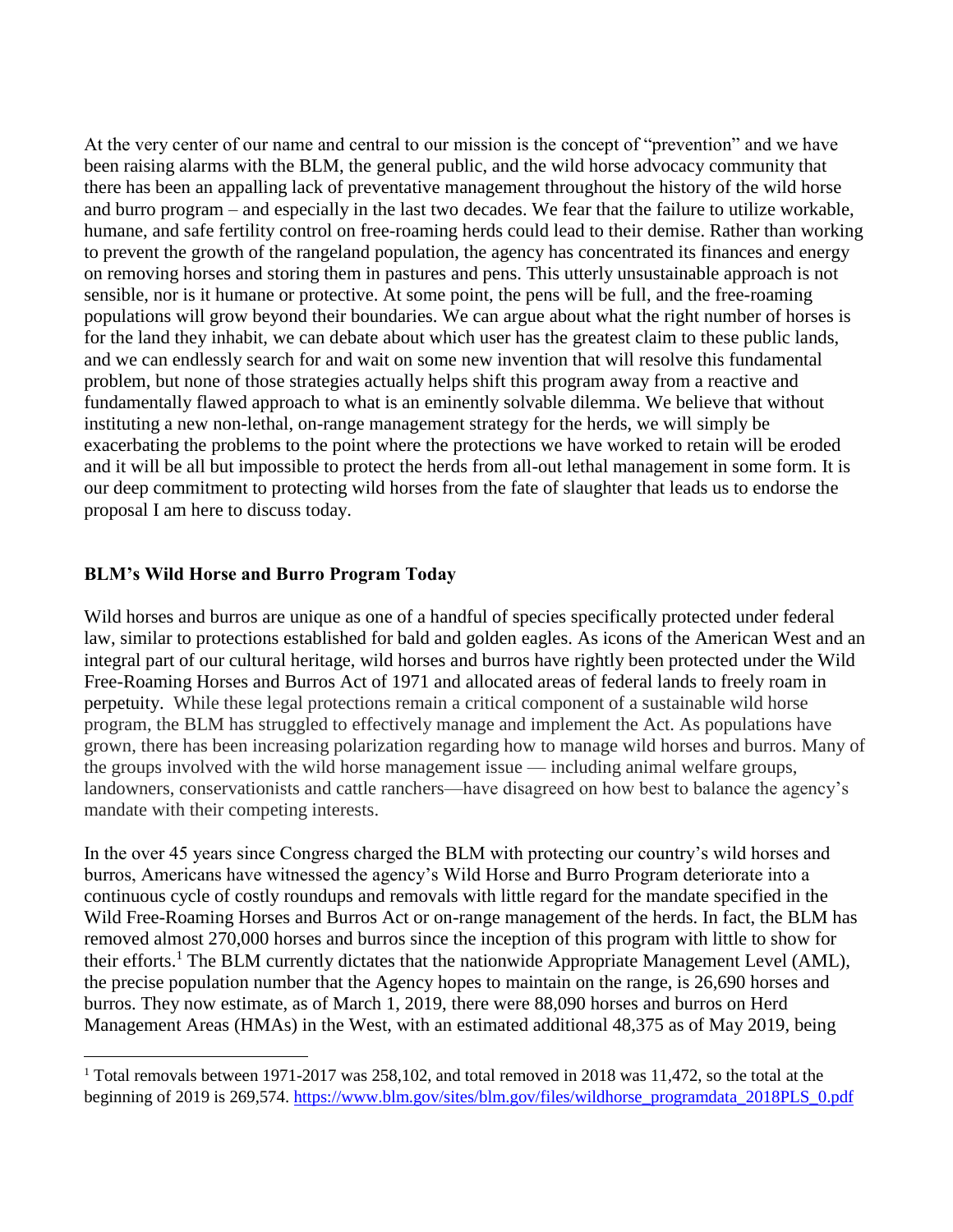housed off-range in corrals and pasture facilities.<sup>2</sup> The off-range portion of the Wild Horse and Burro Program accounts for well over half of the Agency's programmatic budget, and that percentage continues to rise. In other words, on-range and off-range wild horse and burro populations are both increasing under the BLM's current management program.

Though the ASPCA does not agree that the 31.6 million acres allocated to wild horses and burros can only support 27,000 animals – 1,184 acres per animal – we do know that in order to have a sustainable management program for wild horses and burros as well as the other species that share the range, we must maintain populations at a consistent level over time. Wild horse and burro herds can grow at a rate ranging from 15%-20%, meaning that their populations can quadruple every decade. And though we are deeply troubled by the gradual reduction of habitat for wild horses and burros since the program was established – HMA's have been reduced by 41% since 1971 – we know that climate trends and urbanization are changing the Western landscape and that unchecked herd growth is not a win for anyone - especially the equines who call that land home.

# **A Change in Paradigm**

 $\overline{a}$ 

Recognizing that the BLM's Wild Horse and Burro Program is in dire need of an overhaul, the ASPCA joined other humane and wild horse advocacy groups in spearheading dialogue with a diverse group of stakeholders to determine if there would be enough overlapping interest in helping the BLM find a new way of managing these herds. A critical requirement for these conversations was that all parties agree to set aside our differences and set aside lethal management methods, such as selling wild horses and burros for slaughter and killing healthy wild horses and burros for population reduction. To our surprise, many organizations and industry leaders saw the utility of a cooperative approach and were willing to come together to identify potential non-lethal, effective courses of action. As a result of more than three years of conversation, study, debate, and collaboration, we have endorsed a non-lethal, humane, and sustainable approach to on-range management that would implement a sweeping fertility control program on the range and eventually release the BLM, the horses and burros we seek to protect, and millions of tax dollars from a continuous cycle of round-ups, removals, and long-term holding. We appreciate BLM's recent acknowledgement of the need for reform in the Wild Horse and Burro Program and are encouraged by their recognition of the need for long-term strategies for on-range management. The approach we have put forward will, within a few years, provide significant relief for the range and enable stakeholders to come together around a single, non-lethal, solution.

The primary goal is to shift the long-held reliance on round ups and removals to on range management achieved via safe and humane fertility control, effectively ending the costly off-range program. Decades of research has demonstrated that on-range management with fertility control is not only possible, it is the fiscally responsible choice. Making a major course correction will take time, and temporary measures like targeted removals in highly impacted areas will be needed to enable fertility control tools to take effect.

It is important to note that the following proposal requires no additional authorizing measures to be implemented. If given the resources, the BLM could begin implementation of this plan immediately.

<sup>&</sup>lt;sup>2</sup> Bureau of Land Management, Program Data. Accessed July 12, 2019[. https://www.blm.gov/programs/wild-horse-and](https://www.blm.gov/programs/wild-horse-and-burro/about-the-program/program-data)[burro/about-the-program/program-data](https://www.blm.gov/programs/wild-horse-and-burro/about-the-program/program-data)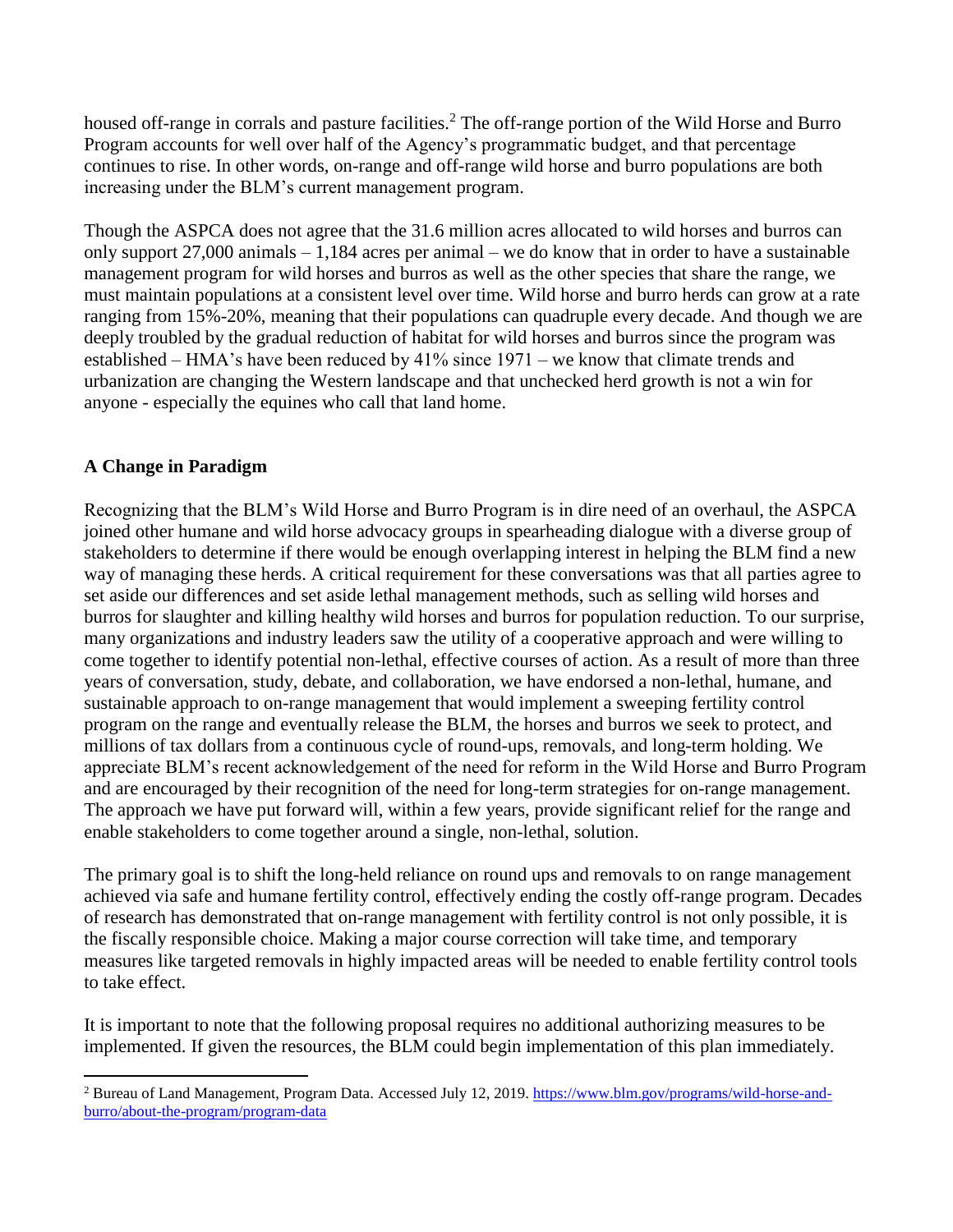The ASPCA therefore urges the Senate Energy and Natural Resources Subcommittee on Public Lands, Forests, and Mining to encourage the Agency to move forward with this proposal and generate oversight mechanisms to see that it is implemented swiftly and effectively.

# A. Commitment to Non-lethal Management

Gridlock and hyperpolarization of the wild horse issue has revolved largely around one major disagreement - whether wild horses and burros should be killed or sold to slaughter for human consumption as a shortcut population control mechanism. The American public, and the majority of Congress, have made it abundantly clear time and time again that lethal management is not an acceptable option. For decades, Congress has confirmed its opposition to the lethal management of our nation's wild horses and burros; it did so again most recently in the FY2019 Consolidated Appropriations Act, the current funding vehicle for the Department of Interior, and most recently in the U.S. House of Representatives passed FY2020 Interior Appropriations bill.

All stakeholders who have agreed to this proposal have agreed to remove lethal management from consideration. For the sustainability of the strategy we endorse, it is critical for the agency to commit to non-lethal management rather than pressing to relax legal restrictions on sale to slaughter or mass killing of healthy horses. Quite the contrary, key stakeholders, including the ASPCA, would pull support for the proposal if the agency does not commit to a program that protects these iconic animals from slaughter. We urge the Committee to abandon such controversial, inhumane, and ineffective suggestions and instead focus on methods of management that we can all agree will bring long-term, sustainable results, just as all stakeholders endorsing this proposal have done.

# B. The Stakeholder Proposal

The ASPCA envisions a day when wild horses and burros can be humanely managed exclusively on the range. We, along with the other humane and animal welfare groups supporting the proposal, have devoted a great deal of time and energy to making that possible by studying the population dynamics of various management options, exploring the greatest challenges for on-range management implementation, and have used this knowledge to provide an outline of the essential steps we believe must be taken, as a whole, in order for on-range management to become the norm so that we can protect wild horses and burros into the future. BLM has a variety of options at its disposal to follow that guidance. Effective, humane management will require a scientifically supported and multifaceted approach able to withstand the ebb and flow of political tides. That is why the recent endorsement of several industry and local stakeholders has offered a real hope for a lasting approach that will better protect these herds through the period of implementation. It is critical the following strategies be implemented simultaneously:

- **Robust fertility control program:** Comprehensive large-scale application of proven safe and humane population growth control strategies to help stabilize wild horse and burro populations on the range and achieve a better balance in herd numbers where necessary.
- **Strategic gathering:** Targeted gathers of horses and burros in locations with threatened and endangered species or densely populated Herd Management Areas to protect forage, range health and water supplies and enable effective non-lethal fertility control efforts.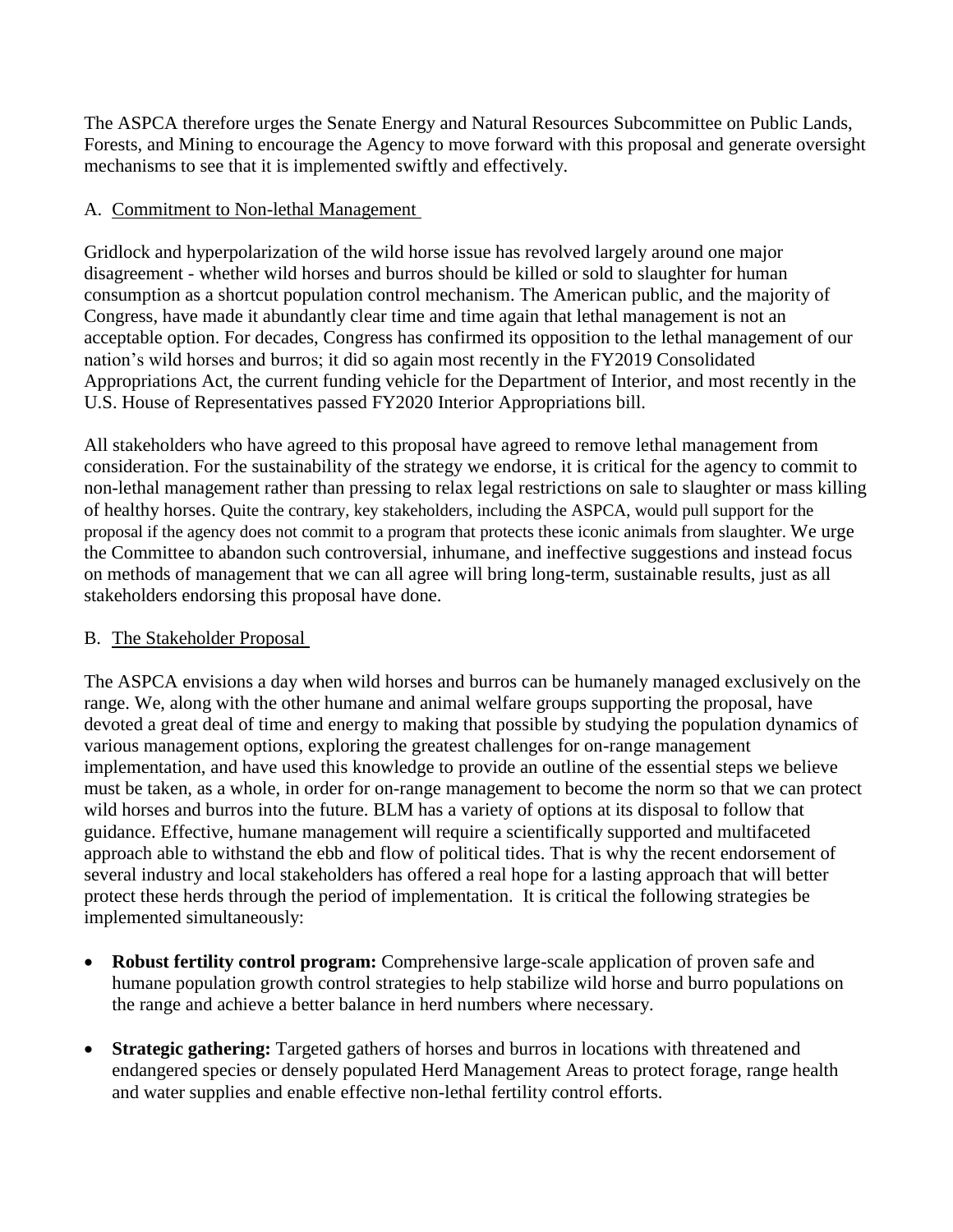- **Relocating horses and burros:** Move horses and burros lingering in corral facilities, and those taken off the range, to large cost-effective, humane pasture facilities that provide a free-roaming environment for wild horses and burros as lifetime sanctuaries.
- **Increased adoptions:** Support and promote the adoption of wild horses and burros into good homes to improve the lives of horses and burros in holding pastures, reduce the total cost of the program, and redirect funds to long-term strategies for the care and sustainability of horse and burro populations. Provide marketing, transport, handling and training that will dramatically improve the adoptability of rehomed horses and burros.

The four synergistic tiers of this approach – comprehensive fertility treatment at the outset, gathers and removals, public-private partnerships, and adoptions – are crucial to the ultimate success of this plan. Failure to effectively implement any part of this program jeopardizes the success of a holistic and sustainable wild horse and burro program. If employed correctly, this plan will result in a balanced and sustainable population over the next decade, significant cost savings for the American taxpayer in the long term, and a success story for an iconic species. It will completely shift the focus of the program away from roundups and removals and finally institute an effective and comprehensive on-range management approach, completely eliminating the placement of horses and burros in long-term holding in five years' time, balancing annual removals - if needed - with annual adoption rates and enabling the phase out of long-term holding facilities.

# *a. Fertility Control*

 $\overline{a}$ 

The Wild Free-Roaming Horses and Burros Act is clear that on-range management should be prioritized over roundup and removal as the primary method of wild horse and burro management. The only way to provide a safe future for wild horses and burros on the range is to implement an effective fertility control program. The stakeholder proposal we are jointly putting forward considers fertility control methods that are proven to be safe, humane, and effective.

Existing technologies, such as immunocontraceptive vaccines, fit squarely in this category. ZonaStat-H, a version of the Porcine Zona Pellucida (PZP) contraceptive vaccine that has been used for decades to manage horse and deer populations, is one example that is registered by EPA and commercially available. A 2013 National Academy of Sciences report noted the promising capabilities of this and other forms of chemical fertility control.<sup>3</sup> Yet in FY2018, the BLM administered a meager 702 fertility control treatments. Despite decades of urging from stakeholders and Congress, the BLM has failed to effectively implement any of the fertility control tools at its disposal. The ASPCA appreciates BLM's recent public acknowledgements that fertility control methods must be a significant part of wild horse population management, but for it to work it must be effectively and robustly implemented.

According to PZP expert Dr. Allen Rutberg<sup>4</sup>, "[t]wo long-acting contraceptive vaccines are available now. Peer-reviewed scientific publications demonstrate that both PZP-22 and GonaCon can produce 5-7

<sup>3</sup> National Research Council. "Using Science to Improve the BLM Wild Horse and Burro Program: A Way Forward." 2013. Washington, DC: The National Academies Press. https://doi.org/10.17226/13511.

<sup>4</sup> Research Associate Professor, Department of Biomedical Sciences, Tufts-Cummings School of Veterinary Medicine and Director, Center for Animals and Public Policy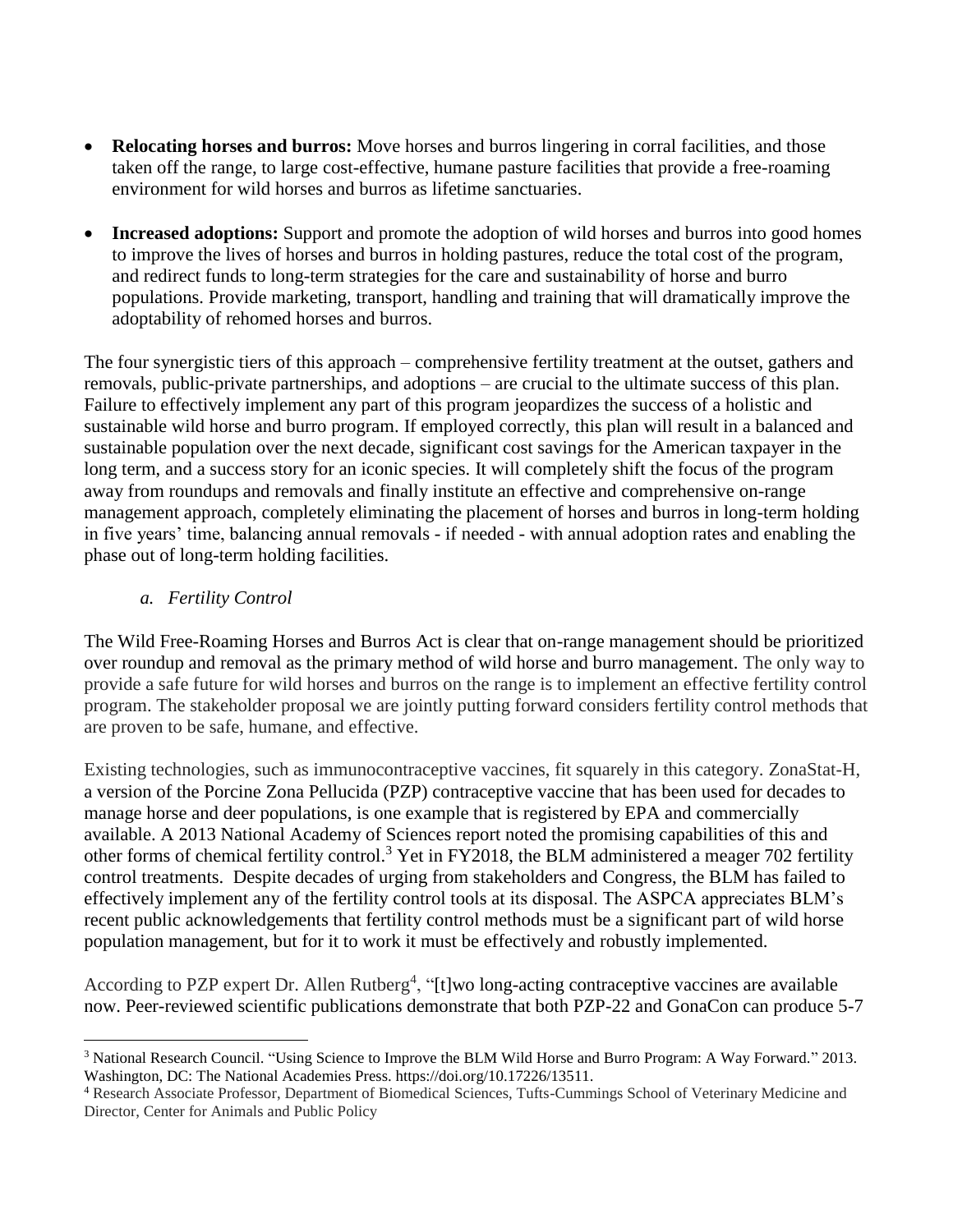years of sharply reduced fertility in free-roaming wild horses with one initial treatment and a single booster two to three years later. We believe that efficacy of current forms of these vaccines has been adequately demonstrated, and they can and should be applied now on a large scale to manage BLM wild horse populations." Longer-lasting vaccines like GonaCon and PZP-22 are ready for implementation and will further lower costs and stress on the herds by reducing the frequency of treatment.<sup>5</sup> Other fertility control technologies and longer-acting vaccines are in various stages of research currently, and will only help to enhance the available methods the BLM has at its disposal. As newer technologies and advancements become available and are shown to be safe and humane, there could be additional costsavings and benefits. Transparency and public process will be critical to enable scientific and public input, ensuring that these tools are safe, humane, and not used overzealously.

To test the efficacy and feasibility of this approach, the ASPCA consulted population ecologists, economists, wildlife biologists, fertility control experts, and rangeland specialists to investigate population dynamics of various management strategies and how a nationwide fertility control program would work. We believe that a balanced wild horse and burro program is achievable in 5-6 years under certain conditions, if we start immediately and incorporate the tenants outlined above. Balance means that no more animals would be entering off range holding than could be adopted out in a given year. To be effective, treatment must be administered to a large percentage of the target herd and this is no easy feat in vast areas where horses are accustomed to evading capture. Thankfully, some herds are approachable on foot and therefore can be vaccinated from the ground or through methods that lure them into pens using food or water. This is already very effectively and efficiently done by a small army of volunteers and some BLM staff and we applaud those who are on the ground providing proof that this method is viable for some herds. Unfortunately, we estimate that a very small number of the overall population fit into this category.

To treat the remaining herds, wild horses or burros must be in close proximity for application of fertility control. For larger herds on some land, the only way to accomplish this is by moving horses into holding pens. These roundups can be stressful for many individuals in the herds so care must be taken by those who operate helicopters or other equipment used to pressure horses into pens. The ASPCA believes that it is vital that humane standards be emphasized and holds the BLM and its contractors accountable to its own Comprehensive Animal Welfare Program, which provides standards to ensure the safety of the herds during these gathers, transport, and handling.<sup>6</sup>

Each HMA is unique, and we do not advocate for a one size fits all approach to management in all areas. However, without fertility control, wild horses and burros will eventually reproduce unchecked, continuing the cycle of repeated removals in the same HMAs that has occurred over the last 40 years. Protecting these herds means having a safe, reliable, and effective way to balance their populations. Allowing the BLM to wait any longer to move forward with a comprehensive fertility control program will make that goal harder to achieve, more expensive, and be a disservice to the many animals who will be harmed by further delay.

 $\overline{\phantom{a}}$ <sup>5</sup> Rutberg, Allen et al. "Contraceptive efficacy of priming and boosting doses of controlled-release PZP in wild horses," 2017. Wildlife Research 44(2), 174-181. [https://doi.org/10.1071/WR16123;](https://doi.org/10.1071/WR16123) Baker, Dan L et al. "Reimmunization increases contraceptive effectiveness of gonadotropin-releasing hormone vaccine (GonaCon-Equine) in free-ranging horses (Equus caballus): Limitations and side effects." 2018. PloS one 13(7), e0201570. doi:10.1371/journal.pone.0201570

<sup>6</sup> Bureau of Land Management, Comprehensive Animal Welfare Program for Wild Horse and Burro Gathers. IM 2015-151. Accessed July 12, 2019.<https://www.blm.gov/policy/im-2015-151>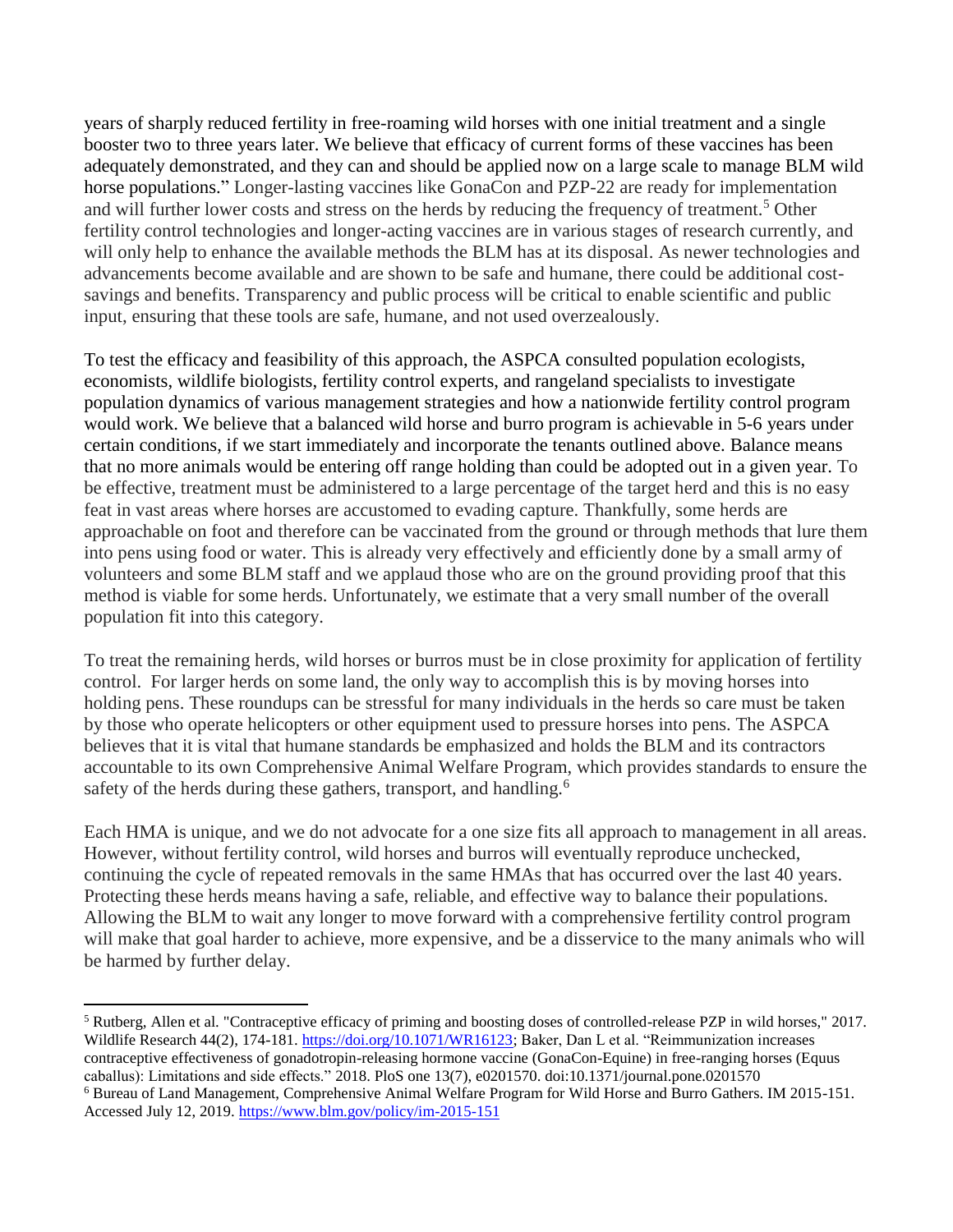# *b. Strategic, Targeted Removals*

Due to the current population on the range, the BLM will be increasing its gathers of wild horses and burros. If the Agency continues to remove horses without treating the mares left on the range, growth rates will actually increase.<sup>7</sup> The NAS advised against the Bureau of Land Management's current policy of conducting roundups and removals without fertility control. Our proposal mandates fertility control application alongside gather-removals, which is specifically what the NAS identified as effective.

Even if the BLM's published population figures are imprecise, removals coupled with fertility control are still necessary in the short term. Population size is a key aspect of how field managers execute effective fertility control programs. BLM estimates that the population of horses and burros on the range is more than 88,000 and the entire population grows by 15-20% each year. It is necessary to treat 80- 90% of the horses with some form of fertility control to achieve balance and manage population growth. Using BLM's figures, managers must be able to get close to approximately 70,400 animals to balance the current population, a number well beyond the agency's current physical capacity in a given year.

Dr. Allen Rutberg, one of the nation's leading experts agrees that fertility control cannot be effectively instituted without a short-term period of removals. Due to the current wild horse and burro population size on the range, it is most sensible for BLM's planned gathers and removals to target intensely affected herd areas. According to our modeling and under current conditions utilizing ZonaStat-H as the sole form of fertility control, this is required for the first 5-6 years of this proposal. Therefore, moving horses into low-cost lifelong pasture facilities will be necessary on the front end of the program as a stop gap measure in order to allow on-range techniques to work. As fertility control treatments take effect and population growth slows, the number of removals necessary will taper off and ultimately balance with the numbers of animals who can be safely rehomed or, potentially, removals will cease altogether.

# *c. Public-Private Partnerships for Cost Effective Pasture*

 $\overline{a}$ 

While the ultimate goal of this proposal is to humanely phase out the long-term off-range holding of horses in exchange for real on-range non-lethal management, we are years from achieving that goal. To accommodate the horses and burros being removed from the range as well as those currently living in corral facilities, we propose that the BLM issue a Request for Proposal (RFP) for organizations and entities throughout the United States that can provide more cost-effective humane, long-term, off-range pasture for the wild horses or burros coming off the range. The BLM would retain ownership of and be accountable for ensuring protection of the animals removed from the range, as well as enforcing consequences for non-compliance, and the animals' federally-protected status will be maintained. Some groups stand at the ready to become stewards of off-range herds, and the animals in their care would remain titled with the BLM and continue to enjoy federal protections. We believe more may emerge, once they feel confident that they would not be connected to a lethal program. The need for off-range holding will decrease over time as fertility control takes effect, removals are reduced, and adoptions are increased. All facilities involved in the program will contractually agree they will not destroy healthy, unadopted, wild horses and burros or allow sales of wild horses and burros in a way that results in their destruction for processing into commercial products or any other reasons.

<sup>7</sup> National Research Council. "Using Science to Improve the BLM Wild Horse and Burro Program: A Way Forward." 2013. Washington, DC: The National Academies Press. https://doi.org/10.17226/13511.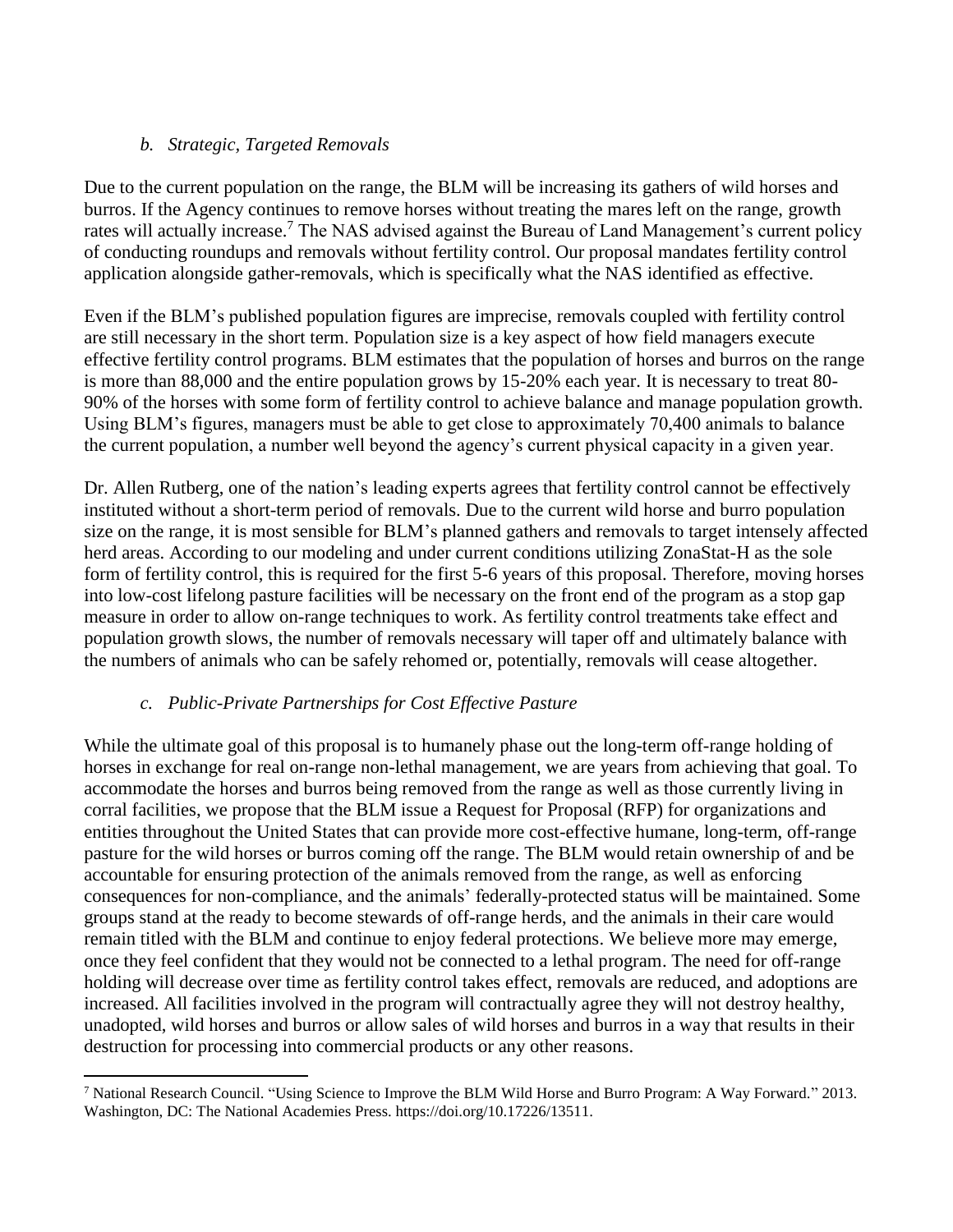#### *d. Increasing Adoptions*

Acknowledging that adoption cannot be the sole management strategy for this program, it is vital to inspire and promote more adoptions for those horses who can enjoy a good quality of life in a domestic setting. It will also reduce cost to the taxpayer and elevate the program in the eyes of the public. We know that more homes exist for these horses. In 2017, Edge Research identified 2.3 million adults who have both the resources and the desire to adopt a horse right now. In 2018, the BLM placed 4,609 horses and burros into safe, private care through sales and adoptions. This year they are on track to surpass that number having already placed 4,223 equines into homes. Many of the current Trainer Incentive Program (TIP) trainers can train and place even more horses if resources were made available to them. Further, there is encouraging evidence that the BLM's adoptions each year could increase significantly with our groups' support. As an example, the ASPCA's adoption program, Help a Horse Home, that challenges shelters and rescues across the country to increase their adoptions, this year engaged several groups that adopt BLM equines. These groups took advantage of our tools and support and increased their adoption capacity. Matchmaking horses with adopters is a key strategy that will help increase these numbers, and this is an area where humane organizations have a wealth of background and knowledge to share. TIP trainers are already proving the dramatic impact training can have for increasing adoptions, and with added support and promotions, those numbers can grow. In addition, programs exist where wild horse and burros support people with mental and physical challenges, our nation's veterans, and 4-H youth, and these programs can be vastly expanded. Increasing the number of horses going to good homes would be a move in a positive direction and will help shift funds to other important aspects of wild horse and burro care, including the on-range fertility control work that is key for long-term success.

#### **Cost in the Long and Short Term**

Any pathway forward for the BLM's Wild Horse and Burro Program is going to require an influx of funds – indeed, continuing the status quo is a particularly costly decision. Without an intervention, the percentage of BLM's budget devoted to off range populations will continue to rise, as would the population on the range. The proposal we support would require an upfront investment in the short term, but over the long term it would generate considerable cost savings for the federal government. For implementation of a management strategy like ours, our coalition has suggested a \$50 million increase in funding to the Wild Horse and Burro Program in Fiscal Year 2020. Similar additional funding must be sustained over time and would likely need to increase in subsequent years. However, as more efficient and long-lasting fertility tools become more widely available, managers would need to have contact with herds less often and the cost of management per animal would decrease over time. Indeed, the proposal we have put forward would not only put the program back on a sustainable track for the population, but also for BLM's programmatic budget. In fact, by the tenth year of its implementation, our plan will cost less than the projected cost of BLM's status quo management methods in the same year. And the humane management plan has the added bonus that wild horse and burro populations onrange will remain at a constant level, rather than growing exponentially under the BLM's current methods. Costs from the point will decline and rebalance as the BLM shifts to a more sustainable approach.